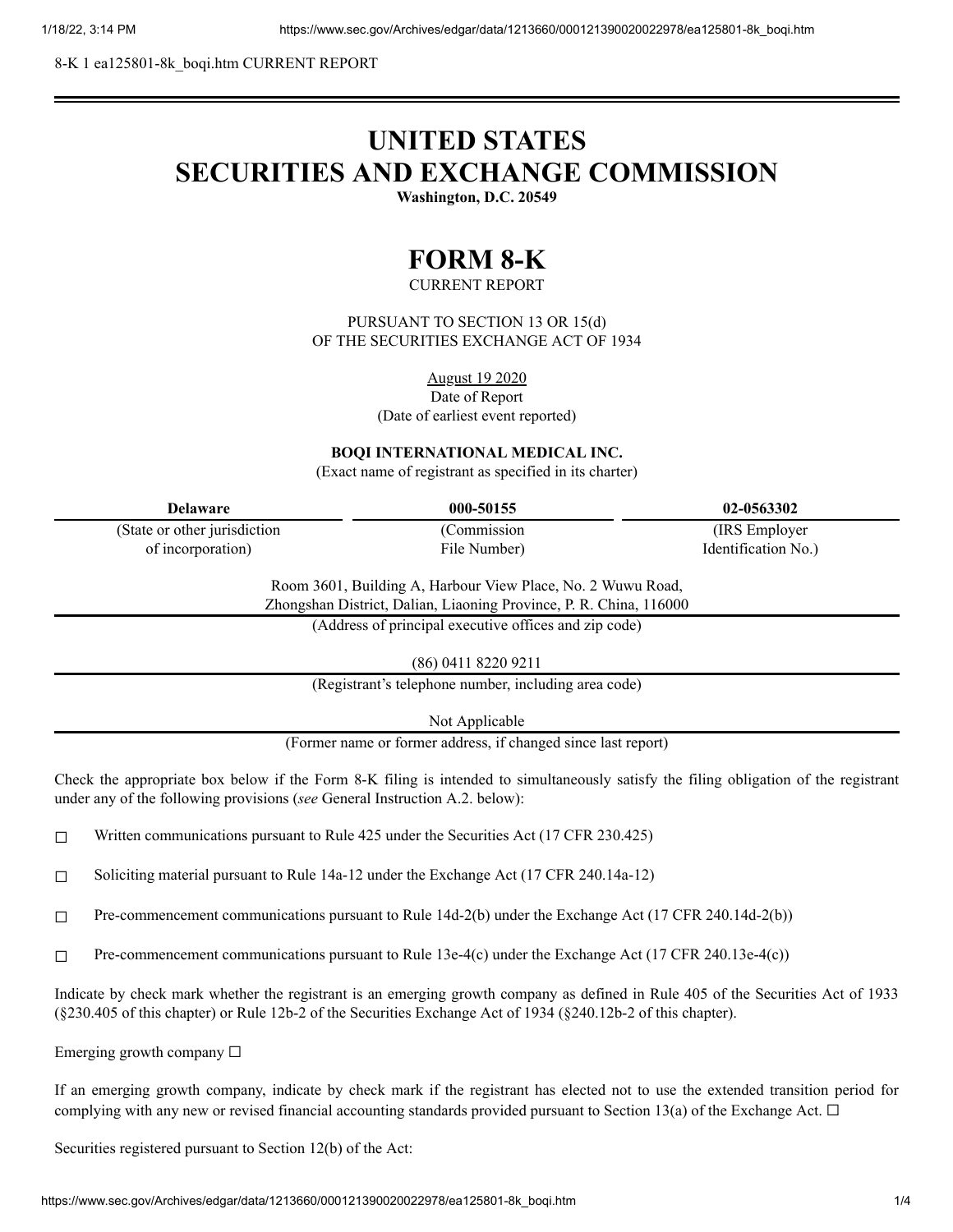| Title of each class             | <b>Trading Symbol(s)</b> | Name of each exchange on which |
|---------------------------------|--------------------------|--------------------------------|
|                                 |                          | registered                     |
| Common stock, \$0.001 par value | BIMI                     | NASDAO Stock Market            |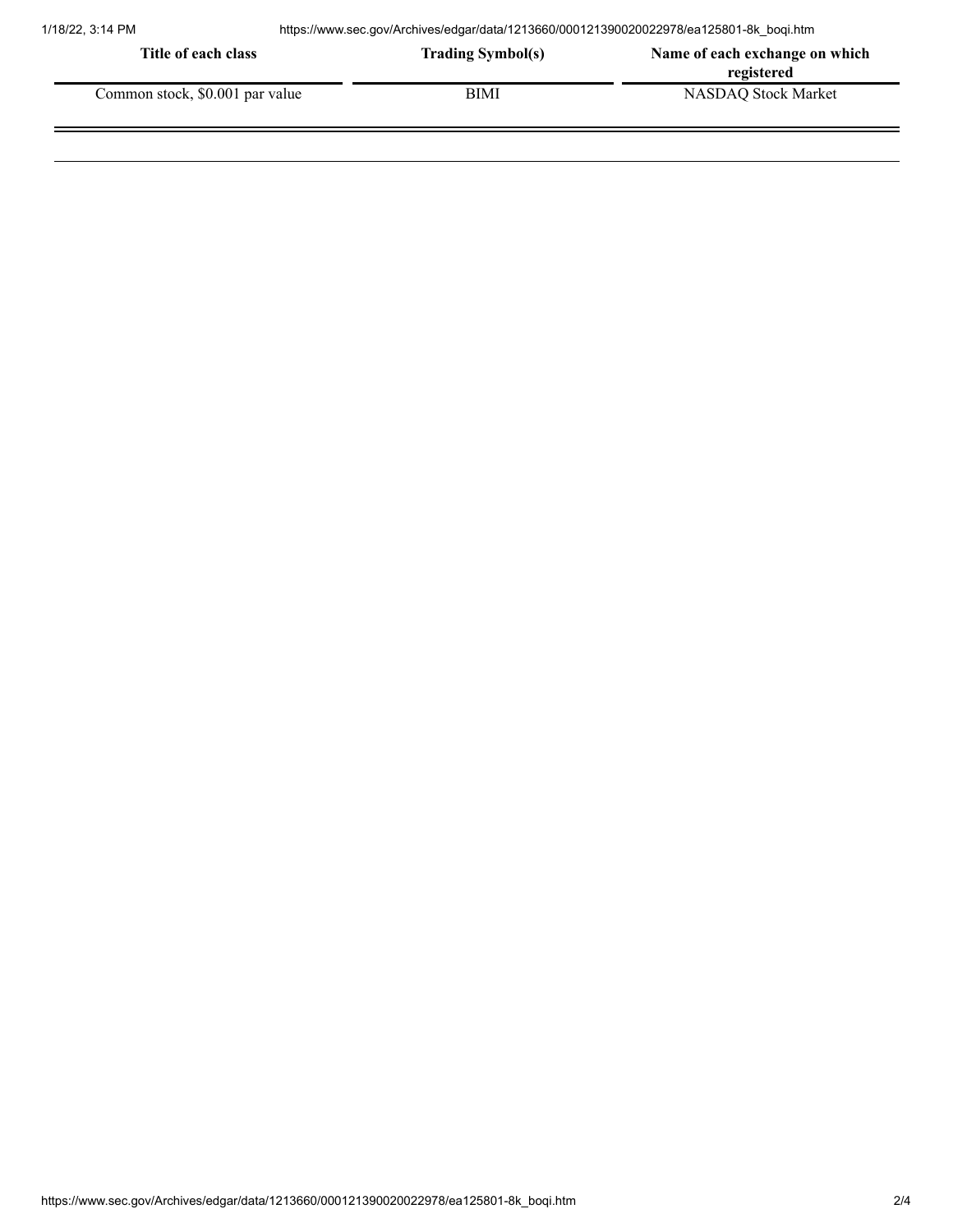#### **Item 8.01 Other Events.**

As previously reported on the FORM 12b-25 NOTIFICATION OF LATE FILING filed by the Registrant on August 17, 2020, the Registrant has encountered a delay in the assembly and review of the financial information for the period ended June 30, 2020. Certain of data generated by third parties was delayed. Specifically, the Registrant has relied on third parties in conducting an evaluation of a series of promissory notes issued during the period ended June 30, 2020 and in preceding periods, the results of which will be incorporated in the financial statements. Such evaluation report has not been completed to date. Accordingly, the timely filing of the Form 10-Q has become impracticable. The Registrant will file the Form 10-Q as soon as practically possible.

The information under this Item 8.01 is deemed "furnished" and not "filed" under Section 18 of the Securities Exchange Act of 1934, as amended (the "Exchange Act"), or otherwise subject to the liability of that section, and shall not be incorporated by reference into any registration statement or other document filed under the Securities Act of 1933, as amended, or the Exchange Act, except as shall be expressly set forth by specific reference in such filing.

The information in this Current Report on Form 8-K, may contain forward-looking statements based on management's current expectations and projections, which are intended to qualify for the safe harbor of Section 27A of the Securities Act of 1933, as amended, and Section 21E of the Securities Exchange Act of 1934, as amended. The statements contained herein that are not historical facts are considered "forward-looking statements." Such forward-looking statements may be identified by, among other things, the use of forward-looking terminology such as "believes," "expects," "may," "will," "should," or "anticipates" or the negative thereof or other variations thereon or comparable terminology, or by discussions of strategy that involve risks and uncertainties. In particular, statements regarding the efficacy of investment in research and development are examples of such forward-looking statements. The forward-looking statements include risks and uncertainties, including, but not limited to, the effect of political, economic, and market conditions and geopolitical events, including the current COVID-19 global crisis; legislative and regulatory changes that affect our business; the availability of funds and working capital; the actions and initiatives of current and potential competitors; investor sentiment; and our reputation. The Registrant does not undertake any responsibility to publicly release any revisions to these forwardlooking statements to take into account events or circumstances that occur after the date of this report. Additionally, the Registrant does not undertake any responsibility to update you on the occurrence of any unanticipated events, which may cause actual results to differ from those expressed or implied by any forward-looking statements. The factors discussed herein are expressed from time to time in the Registrant's filings with the Securities and Exchange Commission available at http://www.sec.gov.

1